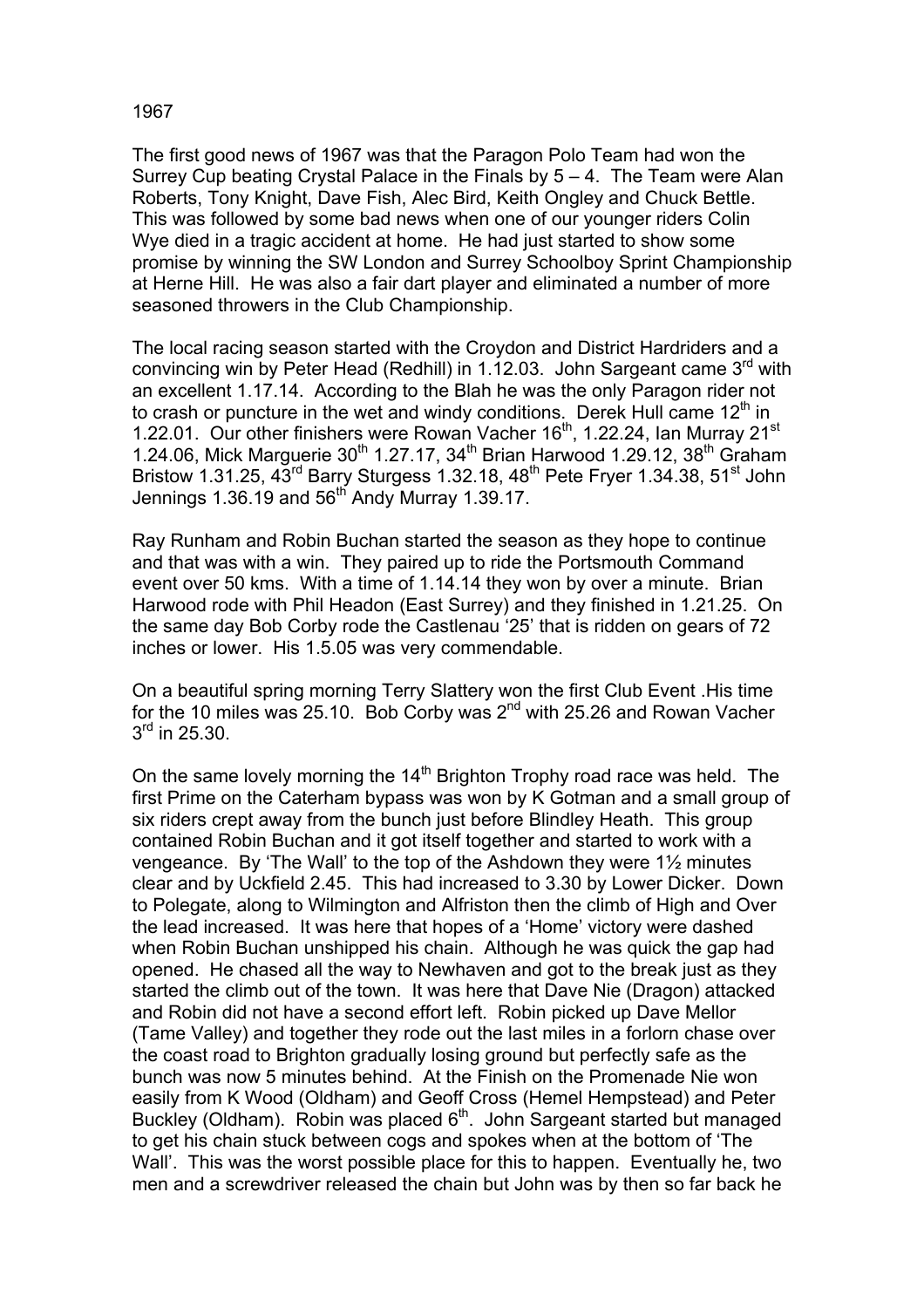climbed into the Broom wagon at Uckfield. Ray Runham and Derek Hull finished equal  $12<sup>th</sup>$  in the main bunch both quite satisfied to have stayed in contention

In complete contrast to the Club '10' the '25' was as nasty a morning as you would not wish for. It rained, it blew, it was freezing cold but at least it did not snow! Bob Corby won the Jim Fox '25' with a time of 1.5.41 in front of Terry Slattery, 1.6.14 and Ian Murray 1.10.00. Bob took the Handicap from Terry Slattery and Graham Bristow. Ray Runham finished  $7<sup>th</sup>$  in the Nonsuch road race with both John Sargeant and Derek Hull unplaced in the bunch. Our Club Professional now riding in England, as he had become a father during the winter months, took part in the Dover to London Classic. On a very windy day he stayed with the leaders with only a bit of a wobble going over Wrotham Hill. Came the Finish in Bromley High Street Keith was placed  $4<sup>th</sup>$  in the leading group of 15 riders.

On the 19<sup>th</sup> March Rowan Vacher did 1.5.30 in the ECCA '25' 'somewhere in Essex' and Mick Marguerie rode the Kentish Whs Novices and returned in a little over 1.10.

On Good Friday Ray Runham came 2<sup>nd</sup> in the Crawley Whs '25' with a 1.0.16. With Bob Corby 1.4.35 and Terry Slattery 1.4.38 they won the Team race. Other times recorded by Club riders were Derek Hull 1.4.55, Rowan Vacher 1.6.07, John Jennings 1.7.40 and Barry Sturgess 1.7.57.

Easter Sunday saw more success for the Club when Messrs Vacher, Jennings and Sturgess B lifted the Team prize in the Dulwich Hamlet '25'. Rowan recorded a 1.6.26, John a 1.7.00 and Barry 1.8.46. Rowan Vacher won the first junior event, a 10-mile, in 25.31 from John Harding, 29.41 and Ian Parsons 30.27.

Ray Runham and Robin Buchan struck again when they rode the Oval 2up time trial. On a cold, clear morning on a 26½-mile circuit they took 1.3.09 for the distance. Rowan Vacher made 3rd place in the Eagle Middlemarkers '25' with 1.7.30. Barry Sturgess finished in 1.12.38 whilst John Jennings found a stray kerb on one of the roundabouts and had an enforced rest on the grass verge. It was so nice he stayed there for a while and did not trouble the Timekeeper. The next morning Robin Buchan took the field apart in the West Kent road race. In heavy rain he broke away after 5 miles with four other riders. Then with 20 miles to go he attacked them and rode on his own to the Finish. He crossed the line over 3½ minutes before the next man. Keith Butler rode a Televised Criterium at Thornhill and finished  $8<sup>th</sup>$ . Barry Sturgess was 12<sup>th</sup> in a Pirbright Point to Point with Rowan Vacher back in the bunch.

On the 8<sup>th</sup> April Ray Runham, Robin Buchan and John Sargeant rode the West Kent 3up team time trial. They went round the course in 59.51 to break the course record and win by over 3 minutes. As the course included Death Hill and Vigo Hill this was some achievement. Comment was made that they were so smooth they made it look easy!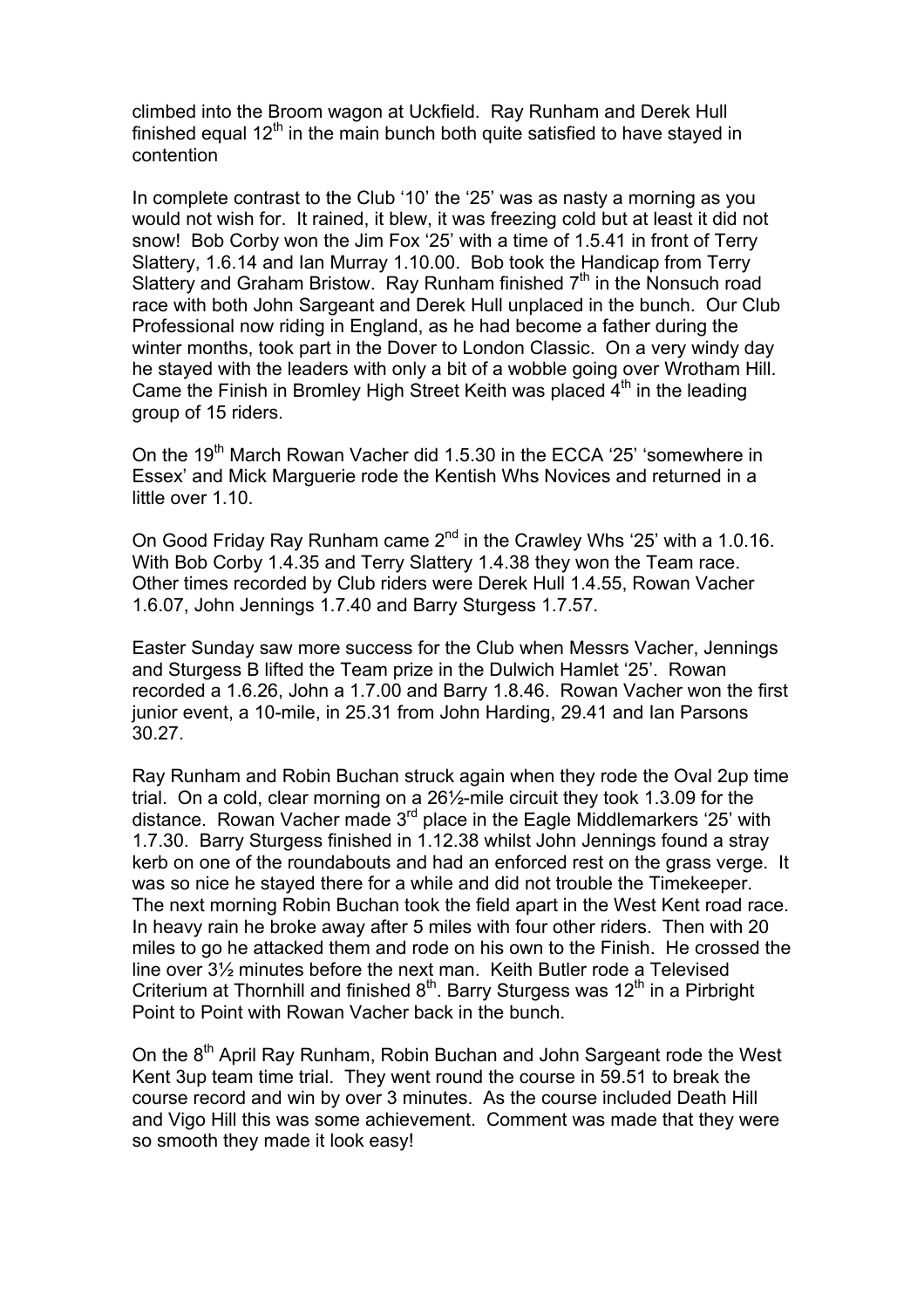The next morning there was a cold northeasterly wind blowing that slowed riders on both Portsmouth Road and Crawley courses. Terry Slattery finished the De Laune '25' in 1.6.11 and Nick Gibson 1.8.30. Ray Runham had a deflation and failed to record a time. In the SCCU '25' Bob Corby was  $6<sup>th</sup>$  with a 1.6.01 that reflects on the hard morning. Geoff Williams finished in 1.9.15, John Jennings 1.9.36, Andy Murray 1.11.35 and Ian Murray 1.13.40 (plus time out for a puncture). Robin Buchan was in the forefront of the action in the West Croydon Whs road race on the Lingfield circuit. He broke away with five others and stayed in front until just before the Finish. Brian Dacey (De Laune) managed to stay clear but Robin was caught 'on the line' and to rub it in John Sargeant went by him to claim  $3^{rd}$  place. Robin was  $4^{th}$  and Derek Hull 13<sup>th</sup>. Barry Sturgess rode at Pirbright again and finished  $8<sup>th</sup>$ . Both John Jennings and Rowan Vacher finished in the main bunch.

There was a large Club entry for the Brian Wray Memorial '25' and eight started the event. The result was one of the closest finishes seen in the area. When one considers that Robin Buchan was 13 seconds slower than the winner and came  $4<sup>th</sup>$  in 1.1.29. Ray Runham was  $5<sup>th</sup>$  with 1.1.49 and Ian Murray made up the winning team with a 1.6.49. This was a good effort as he managed to throw himself off swerving too violently to miss a stone. Our other finishers were Derek Hull 1.7.21, Terry Slattery 1.8.36, Graham Bristow 1.9.34, Barry Sturgess 1.11.30 and Mick Marguerie 1.11.47. On the same day Bob Corby rode the Army CU '25' at Andover and clocked a 1.4.46 to be in the top dozen. Vin Callanan made his 1967 debut in a Veterans event on the Pound Hill course fortified with ample supplies of sherry from Alan Gordon to fend off the effects of a heavy cold. It is reported that he was  $2<sup>nd</sup>$  in the event but no times are given.

Keith Butler came 2<sup>nd</sup> in the Charlie Parker Memorial race behind his team-mate Alan Ramsbottom. The others in the break were all watching Keith for the sprint so he allowed Alan to drift up the road to an unbeatable lead. He then took the sprint for  $2^{nd}$  place.

Bob Corby won again when he did fastest time in the Dave London '30' and collected the 'pot' for  $1<sup>st</sup>$  on handicap as well. Barry Sturgess was  $2<sup>nd</sup>$  in 1.23.08 and Harry Corby  $3^{rd}$  with 1.25.42. Robin Buchan and Ian Murray went west to sample the Bath Road Hilly '50' over the Berkshire Downs. On his first venture at this race Robin was placed  $2^{nd}$  with a very respectable 2.7.51. Ian took a large size in 'parcels' and came back in 2.22.20. Graham Bristow produced a personal best '25' in the Glendene Novices with a 1.6.53. Newcastle was the destination for Keith Butler on the same week-end. It was wet and the course went up a small mountain laughingly called a 'bank' eight times. In the end Keith was placed  $11<sup>th</sup>$ . Then on the Sunday the professional 'circus' moved nearer the coast. This was a flatter circuit and the racing was fast and furious Two minutes were taken off the lap record that on a 7½ mile lap is no mean feat. On the last lap Keith jumped clear with Arthur Metcalfe and Hugh Porter but were caught with less than a mile to go. Keith was eventually placed  $15<sup>th</sup>$  in the 30 up sprint. John Sargeant came  $3^{\overline{r}d}$  in the Balham senior event on the Lingfield circuit. In the  $3^{rd}$  category event Rowan Vacher was  $4^{th}$  and Nick Gibson  $6<sup>th</sup>$ . Pete Fryer should have been  $7<sup>th</sup>$  but in 'forgot' to cross the Finish line! He thought he had crossed the line and stopped by his friends to accept their plaudits. You only do that once!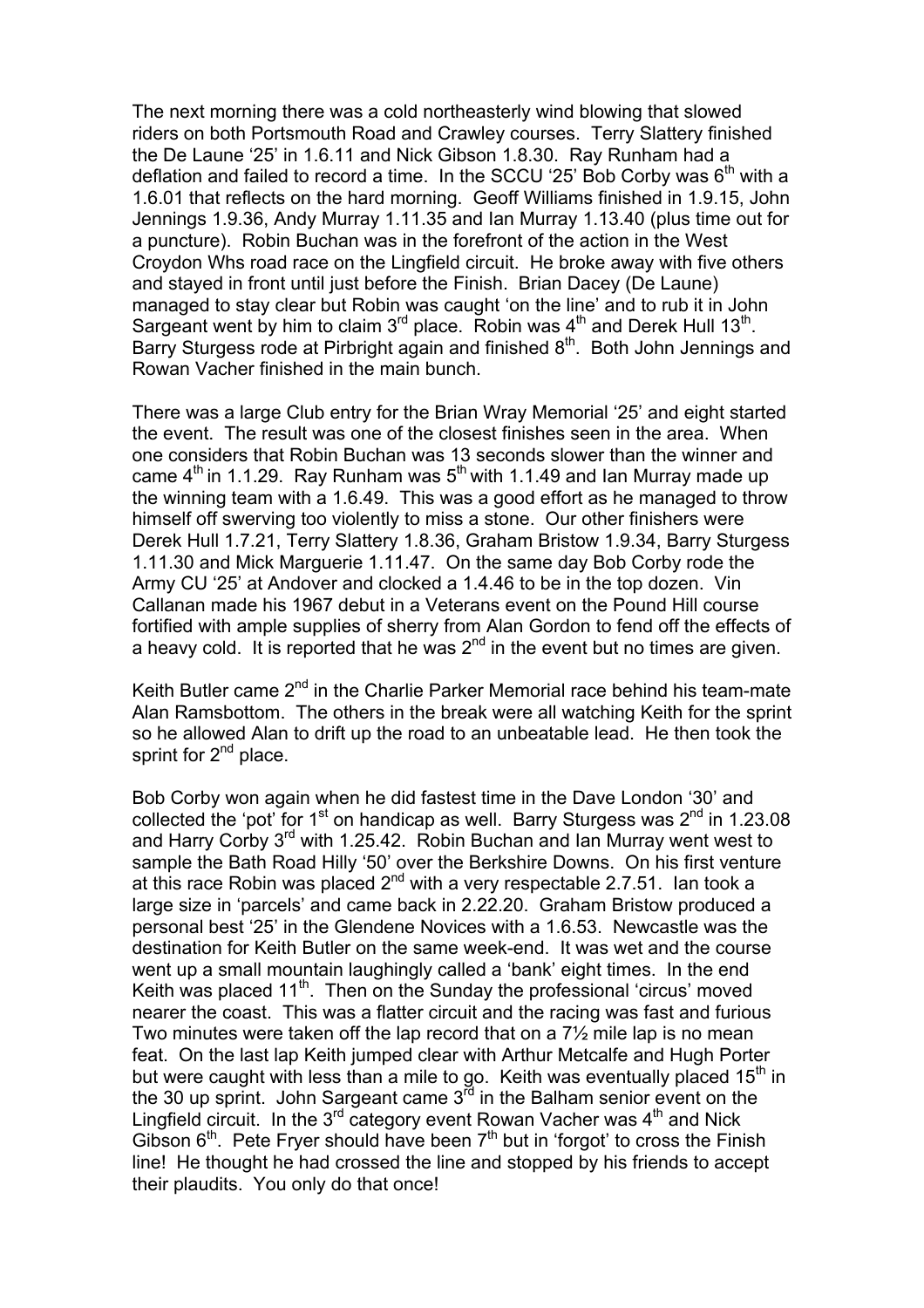The Winter Polo League had now finished with the Paragon 'A' team in  $4<sup>th</sup>$  place just ahead of the 'B' Team. Various results are printed in the April Blah. On March  $4<sup>th</sup>$  the Paragon drew with a combined London and Scottish team  $7 - 7$ . On the  $9<sup>th</sup>$  March Croydon Aces beat the B team 8 –1 and the A team beat Crystal palace  $8 - 7$ . On April  $2^{nd}$  the B team beat Croydon Aces 7-2. Next week the A team beat Croydon Aces B team by  $14 - 3$ . A Northampton Team, Little Irchester, came down to Purley Way to find out how Polo was played in this neck of the woods. The Paragon won 5 – 2 in this 'friendly'. (To our knowledge Polo was never a 'friendly' game whilst players were on the pitch) Then on April 23<sup>rd</sup> the B team played their last game of the season against Waddon and won  $7 - 5.$ 

While the Paragon were always a force on the actual pitch it should be remembered that they were also part and parcel of the British Polo Association and had no small say in its running. Tony Knight was the BPA General Secretary, Alex Bird was the Youth Organiser, Pete Wall was National Press Officer, George Ongley organised the Hurlingham Cup, and Alan Roberts is Croydon League Secretary with Tony Knight, Pete Wall and Alec Bird also on the Croydon Committee. The to round things off Alec Bird is the English Cup Competition Secretary.

There was a tremendous amount of Polo played in this area at that time. In this summer of 1967 the Paragon had two teams in the Croydon Midweek League, two teams in the English Cup and two teams in the National League.

The annual Paragon pilgrimage to the University Tandem '30' was still in vogue and 1967 was no exception. Ray Runham and Robin Buchan were 2<sup>nd</sup> this year with 1 1.3.17. Back south of The River the SCCU was a victim of a wrongly placed marshal that resulted in a course of 48.8 miles instead of the customary 50. Bob Corby was  $4<sup>th</sup>$  in 2.4.02 whilst cousin Harry did 2.18.27. In the 34<sup>th</sup> Nomads '25' John Jennings recorded 1.5.17, Vin Callanan 1.5.43 and Geoff Williams 1.7.28. On the 30<sup>th</sup> April Terry Slattery won the East Surrey Road Race on the Newtons Hill Circuit. He had chased down the break that had gained 5 minutes on the field then timed his sprint perfectly on the climb to Wych Cross to win by 2 seconds.

The Redhill '50' was on a new course south of Buck Barn and it included the climb of Washington Hill. Now those generations of Paragon flyers that have ridden the Worthing Run will know all about this Hill. If you are going well it is a fast climb on the big ring but if you are not…..! It was, therefore, quite fitting that the winner of this event should be Robin Buchan with a 2.5.02. Ray Runham was suffering from the joys of moving house and 'only' managed 2.7.28 for 4<sup>th</sup> place. With Bob Corby finishing in 2.8.18 and Ian Murray in 2.9.20 the Team race was a formality. In the Hillingdon Junior '25' Rowan Vacher ought to have achieved a personal best as his 1.4.45 was subject to an addition of 1½ minutes late start. The previous Wednesday he had reduced his 10 time to 23.33 and brother Doug also reduced his figures. Doug's time was 27.14 and he followed that with a 27.32 in the West Kent Schoolboys '10' for  $5<sup>th</sup>$  place. The Veterans (London & Home Counties) managed to get the worst of the weather with rain 'like stair rods'. Vin Callanan was  $4<sup>th</sup>$  in 1.5.53 whilst Harry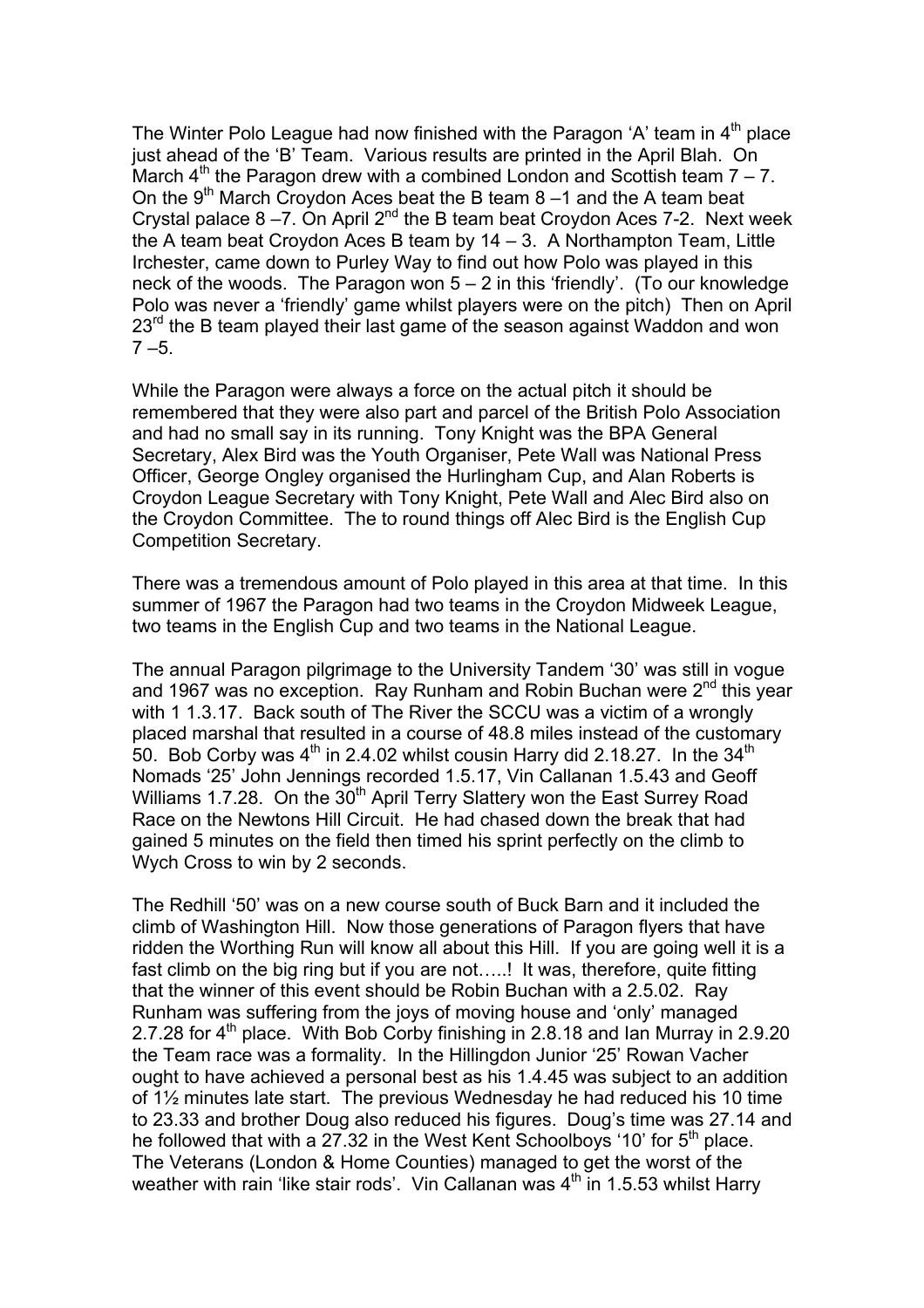Corby did 1.8.20. At the International Grand Prix at Crystal Palace neither John Sargeant nor Derek Hull were placed although they were in the front group and timed in at the same time as the winner. Keith Butler was  $8<sup>th</sup>$  in the Professional event.

May 14<sup>th</sup> was the day of the SW London and Surrey Division Road Race Championship. John Sargeant was hoping to repeat his win of 1966 whilst the man in form was Robin Buchan. Robin, John Sargeant and Derek Hull had escaped from the main field but with 40 miles still to go Robin punctured. The power and drive went out of the break with Robin's departure and this group were reeled in. Then John, Derek and three others got clear of the field. They managed to drop two of the riders but Froud (Festival) punctured close to home leaving our two lads out in front. So John Sargeant did defend his title successfully and both he and Derek earned a ride in the National Road Race Championship. Our two Veteran time triallists, Ray and Robin, teamed up to ride the South Eastern 2up 33 miles. They not only recorded fastest time of the Vets in 1.25.48 but won on age standard as well. That was a nice little double.

Another win for Bob Corby, and his third Club event of the year, came in the first Club '50' when his 2.8.50 was far too good for Ian Murray's 2.14.00 although Ian did take the handicap. This prevented Bob from taking three handicaps in a row. Rowan Vacher was  $3<sup>rd</sup>$  in 2.18.32 and Graham Bristow  $4<sup>th</sup>$  in 2.23.10 after falling on a well, (or badly?), positioned cowpat.

On Saturday 20<sup>th</sup> May Keith Butler rode the Southern Velo Professional race on the Lingfield circuit. The course was six laps of the circuit making 90 miles to cover. On the second lap a break was developing along the A264 and Keith decided to go for it. Midway between bunch and break there was a bang and our man pulled over to the side of the road with a puncture. It took too much time to change the tub so when Keith reached the Changing Rooms he decided to call it a day. A nice cup of tea, a leisurely change, then back out to watch the Finish. Which, in essence, is what he did. The difference was that by the time he had changed a furious thunderstorm was raging outside. One minute Keith was cursing his luck then a few moments later he considered he was the only dry rider around. What a nice things punctures can be! It rained so hard that one rider reckoned that he did not have to wash his jersey. It was so clean he just dried it out and rode in it again on the Sunday.

We had a team in the Kingston Hilly '73 but their efforts came to nought. Robin Buchan did finish in 3.4.16 but had a hard time of it as he broke a cog. This put the other cogs nearby out of action as well leaving Robin with only the top two. Not a nice option in a Hilly event that lives up to its name. Ian Murray came in with 3.15.43 and Barry Sturgess 3.42.44 after puncturing 'on the line'. The subsequent rush to change the tyre and find a replacement to take round with him ensured he lost over 6 minutes before he actually started. In the St Christophers '25' Rowan Vacher did 1.5.26, Harry Corby 1.7.25 and Geoff Williams would not divulge his time after arriving at the start rather late.

More seasonal weather came with the 'new' Whitsun and the first to welcome it was Terry Slattery. He finished the Farnham '25' in a new personal best time of 1.0.02. Bob Corby rode the same event but doubts it as he rode in a violent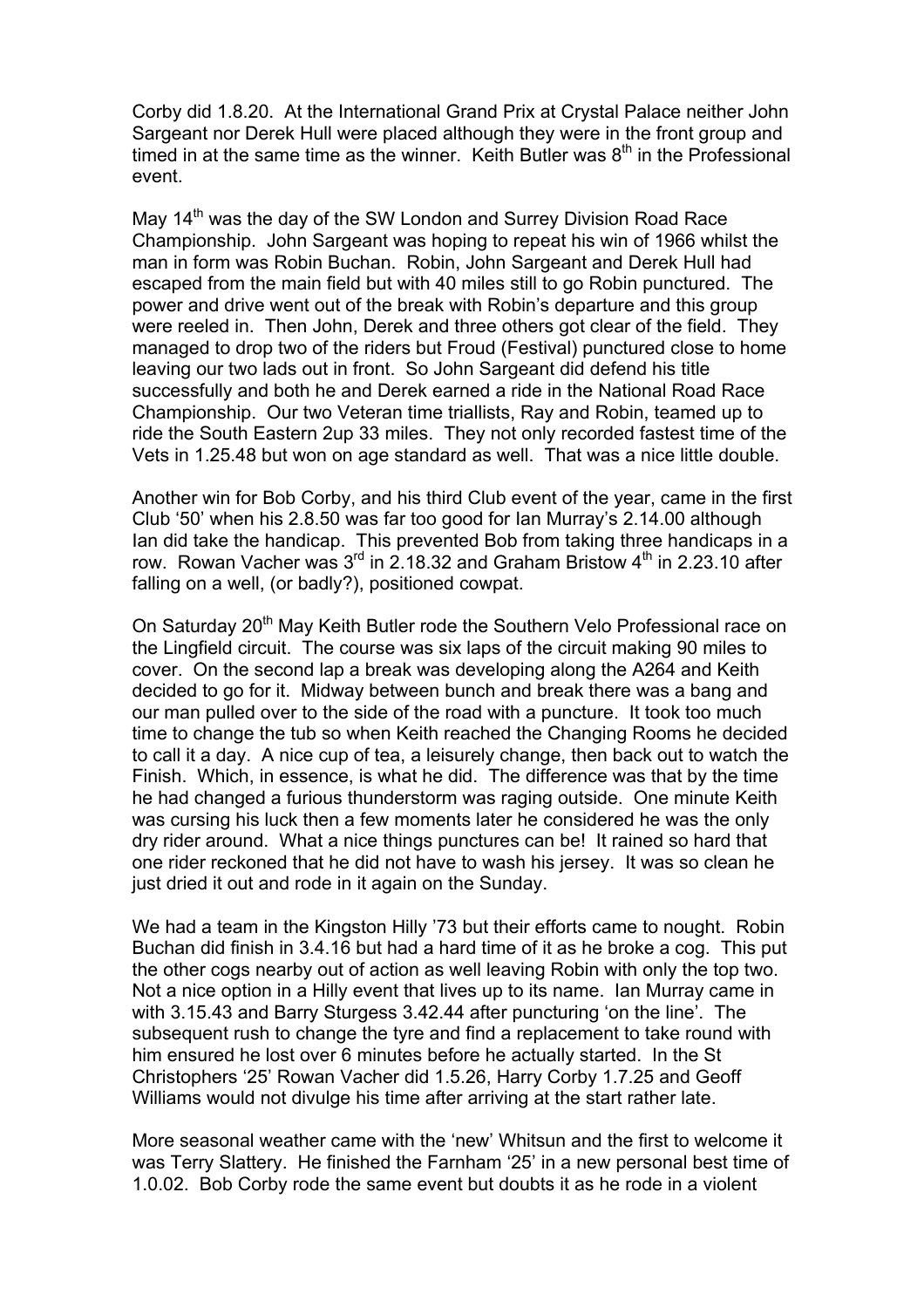storm for his 1.4.55. Terry missed it completely! Bob made up for it the next day in the Rufus Whs '30' when he put up his personal best time of 1.14.02. Graham Bristow moved into the senior ranks and clocked 1.5.42 in the Bromley RC '25'. On this day we had teams in the Addiscombe  $3<sup>rd</sup>$  category and senior races. However for once we did not do well in an Addiscombe promotion. In the first event John Jennings won the first prime but both he and Nick Gibson ran out of steam up the hill to the Finish and were not highly placed. Messrs Sargeant, Hull and Slattery were paying the price for their successes. Every move they made was countered and they were expected to chase down every subsidiary attack. It is a hard life being a top class bike rider! The Result – no prizes.

June  $4<sup>th</sup>$  was a celebration day as a Club record that had stood since 1934 was beaten. The man was Ian Murray and he was riding a tricycle in the Addiscombe '50' finishing in 2.23.58. Ian could certainly handle a trike and passed two solo riders along Bonnetts Lane during the last 3 miles. Harry Corby did 2.16.00 in the Veterans National Championship but failed to win an award. Cousin Bob did a 2.6.44 in the Brentwood '50'. Down on the Portsmouth Road Doug Vacher essayed his first '25' and passed the Timekeeper in 1.9.58. This was not bad for a 14 year old and it had brother Rowan rather worried as he (Rowan) was 10 minutes slower in his first '25'.

Keith Butler was very busy over the holiday weekend. On Saturday he raced at Aylesbury and finished  $5<sup>th</sup>$  in the 118 miles event when only 15 riders completed the course. It was then up to Hull for the Criterium around the Docks. With 5 laps to go there were 21 riders left in contention when Keith made a very silly remark. 'There are only 20 prizes lads – who is going to miss out?' Whereupon he punctured! Then it was back down to Gravesend for the Regatta Road race. Dame Fortune was a little kinder here as Keith found just before the Start that the tension bolt on his saddle had broken. The Start was delayed while he begged, borrowed or stole a spare saddle. Then after peregrinations around the Kentish Countryside Keith was placed  $4<sup>th</sup>$  in a very tight finish. (Leather saddles had an adjustable bolt in the peak to keep the top of the saddle firm).

Derek Hull collected a  $3<sup>rd</sup>$  place in the Blenheim Park race. John Sargeant came  $5<sup>th</sup>$  in the Vulcan road race. Derek's ride around Blenheim was no mean feat. At that time the circuit at Blenheim consisted of 1 mile smooth asphalt, 1 mile of cart track/bridleway and 2 miles of 'indifferent surface' to quote the programme. It was a circuit for the hard man and skilled bike rider. It also helped to have puncture proof tyres.

Bob Corby did the impossible on the  $11<sup>th</sup>$  June in the Wessex '50' when he finished in 2.6.44 (again!) Barry Sturgess clocked 1.6.40 in the BCF SW London and Surrey '25'. Keith Butler rode the Criterium on Brighton Sea Front. He collected a couple of Primes,  $4<sup>th</sup>$  place and a number of splinters from the chestnut pailings as he tried to come through on the inside for the sprint. John Sargeant won the Polhill Carnival road race at Frant on the Saturday and the following day came  $9<sup>th</sup>$  in the Harold Hill Spider Trophy race. Robin Buchan had been to see 'The Giro' but was uninspired. He missed the break in the Hambeldon road race and had to be content with a place in the bunch and  $3<sup>rd</sup>$ place in the King of the Mountains competition.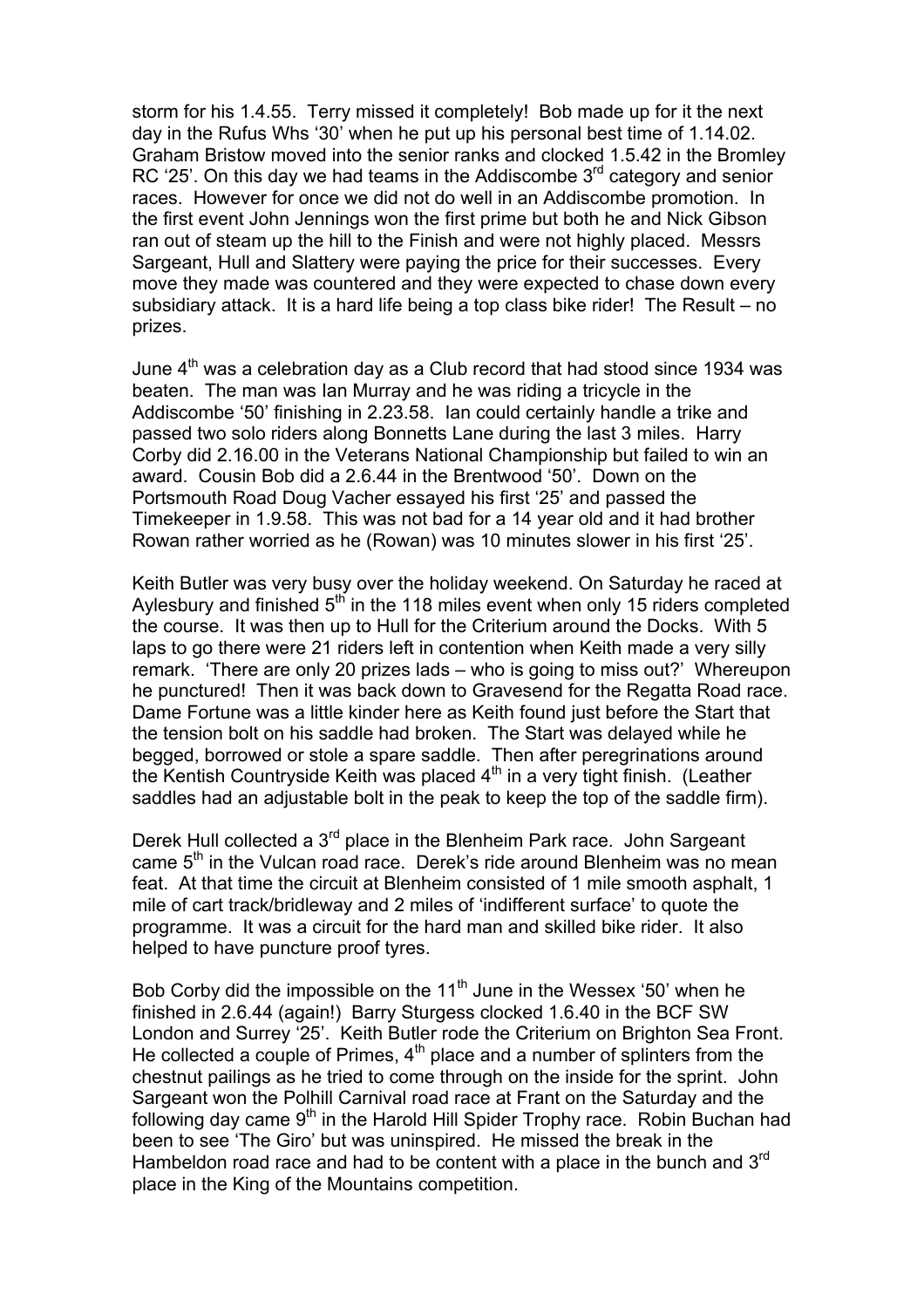Terry Slattery made it a hat-trick of Purley to Brighton wins with a very quick and Record 1.30.09 some 9 minutes faster than 1966. Ian Murray was left far behind with his 1.36.08 and Vin Callanan came in  $3<sup>rd</sup>$  with 1.36.54 that also enabled him to collect the handicap award. This record is Terry's in perpetuity until the Highways Authorities remove all the traffic lights on the Brighton Road so that we can race on its whole length again. (Having said that; there was always a set by Old Lodge Lane that was, fortunately, set to remain green on the Brighton Road side. The set at Redhill did need a marshal to jump up and down on the pad and all ignored the set at Patcham as it was just over a mile to go). There are now 22 sets of pedestrian crossing and traffic control lights between Purley and Brighton and the A23 is to all intents and purposes a motorway from Handcross to Patcham.

In the Wren Whs '50' on 18<sup>th</sup> June Robin Buchan's fairy godmother was out and about. Not only did he come  $3<sup>rd</sup>$  with a 2.1.55 but he won  $3<sup>rd</sup>$  Handicap as well. Bob Corby improved his '25' time in the Rufus Whs '25' to 1.1.49 and Rowan Vacher got close to his in the Festival '25' with 1.3.33.

June  $28<sup>th</sup>$  and Robin clocked 2.1.19 in the Middlesex RC '50' on not an easy day. Bob Corby put up yet another personal best in the Hillingdon '100' with a superb 4.19.40. John Sargeant won another race on the Lingfield circuit. He broke away with Ron Ford (Crawley Whs) then dropped him on the last climb through Dormansland. Derek Hull was placed in the bunch. In the  $3^{rd}$  category race Nick Gibson, John Jennings ands Geoff Wiiliams were placed  $11<sup>th</sup>$ , 12<sup>th</sup> and  $13<sup>th</sup>$ . Fine grouping but not high enough for the team prize.

John Sargeant went over to the Isle of Man to ride the Manx International. Unfortunately he could not fly over until the last minute so did not get a chance to familiarise himself with the course. Consequently the Mountain found him out. He did not realise it was so long. However he persevered and finished in  $40<sup>th</sup>$  place.

On his return John finished  $10<sup>th</sup>$  in the Kingston Phoenix road race in spite of the pouring rain that fell throughout the race. In the  $3<sup>rd</sup>$  category race Geoff Williams was  $6<sup>th</sup>$ . On the Ashdown Forest Circuit we had another Paragon 1 –2. In the 29<sup>th</sup> Whs 'Bill Stocker Memorial' road race Geoff Williams was 1<sup>st</sup> and Nick Gibson was 2<sup>nd</sup>.

In the Hemel Hempstead road race John Sargeant broke away with seven others after 40 of the 90 miles eventually taking  $2<sup>nd</sup>$  place after a lot of hard work climbing all those hills.

Inspired by his '50' the previous week Robin Buchan broke Club Record in the Rapier '25' with a 55.58. Then the following day on the Portsmouth Road he won the Kingston Whs '25' with a 58.12. Not only that with Terry Slattery 1.2.16 and Rowan Vacher (a personal best) the Paragon won the Team race.

The Track Meeting though thrilling to watch was hampered by an overcast evening and a nagging headwind blowing down the home straight. This was not good news for those attempting to break Records. Beryl Burton went for the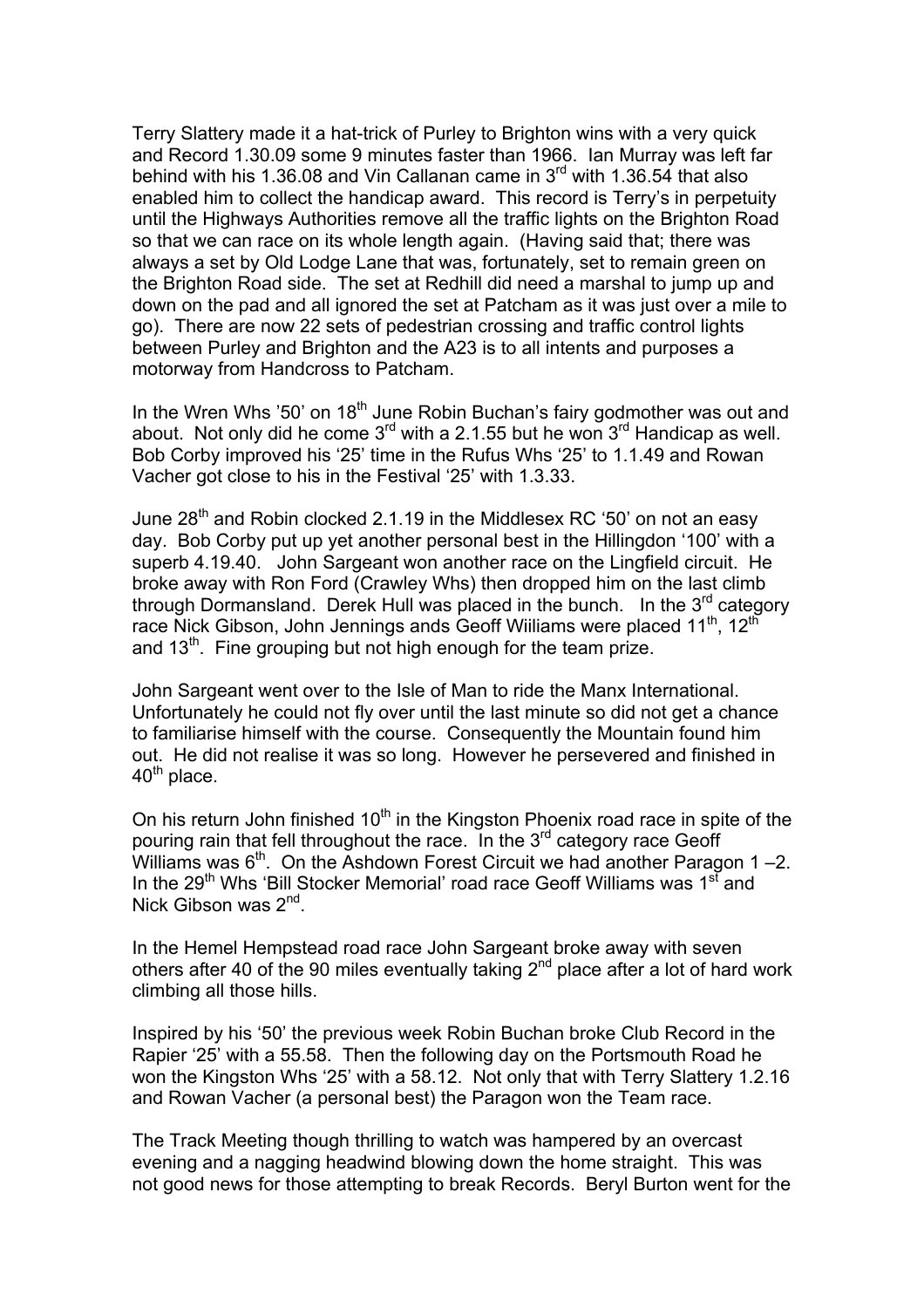10,000m and the National 5 miles Records. She achieved her National 5 miles Record, with a 12.6 seconds beating of Milly Robinson's old time, but failed at the 10,000m by just 7 seconds recording 14.34.0. Brian Dacey could only manage 1.14.4 in the 1000m attempt and Reg Barnett recorded 26.0 against Cyril Peacock's 24.4. Just when you needed some help the wind was blowing in your face!

The Professional Omnium with Bill Painter and Keith Butler against Dave Bonner and 'Goz' Goodman was a cracker. Keith and Bill won the flying 1000m in 1.10. The Points race was tied and Bonner and Goodman won the Double Harness Pursuit. The main race was the Harry Grant '10' and was another humdinger. Robin Buchan in his inimitable fashion went on the attack from the start. All the early moves were countered then about halfway Robin went again with Brendan McKeon and Reg Smith. These three worked well together and built up a lead the length of the straight. Then the Aces realised that 'something' had to be down and the chase was on! Bit by bit the escapees were pulled back and they were caught with just 2 laps remaining. There followed a tremendous wind up that had the crowds in the Stands on their feet. It was Ron Keeble though who produced the 'coup de grace' with a beautifully timed sprint to win the race and the O.P.A bottle of Champagne. The race time was 10.55. In 2<sup>nd</sup> place were Brian Dacey and 3<sup>rd</sup> Tony Gowland.

Coming back to more mundane matters Ray Runham was  $4<sup>th</sup>$  fastest in the London Region Pursuit Qualifying Round with 5.33.7. Terry Slattery also qualified with a 5.39.3 but John Sargeant was just outside the top16 with 5.43.7. In the 2<sup>nd</sup> Round Ray beat Mulberry (Vulcan) but Terry went out to Ron Keeble. In the Team Qualification our team of Robin Buchan, Ray Runham, John Sargeant and Terry Slattery recorded the  $2<sup>nd</sup>$  fastest time of 5.5.4. Unfortunately due to business and family reason Ray had to retire for the season and the team were eliminated by the Old Kent in the next round.

John Sargeant scored the greatest victory of his career so far when he won the Twickenham Grand Prix road race on 9<sup>th July</sup>. This was one of the selection races for the World Championship and Olympic Games and contained many of the best riders in the country. Reputations are only as good as your last ride so John ignored them. He broke away in the first 10 miles of this 100 miles event with six other riders, a move that did not appear to be dangerous at the time. Three others did get across to the break and amongst the company were Geoff Cross, Mick Brown (Hemel Hempstead) and Martin Roach (Hounslow). As the race progress the break shed a few riders but with one lap (10 miles) to go the break learnt that Dave Nie (Dragon), a noted sprinter, was only 50 seconds behind and closing fast. John and Martin Roach immediately attacked leaving their tiring companions struggling and holding off Mr Nie. At the Finish Roach had no reply to John's sprint and John came home to win by 2½ lengths. This was a truly great ride. For the third year in succession we won the Dulwich Paragon '25'. This time it was Rowan Vacher with a 1.1.12; that is 1.21 faster than his previous best time. He also took  $2^{nd}$  handicap with this ride. In the SCCU '50' Robin Buchan was  $2^{nd}$  in 2.3.40. He was beaten by Pete Crofts (East Surrey) who he had trounced in the rapier '25' last weekend. Then to rub it in the East Surrey also beat us to the Team prize. Bob Corby finished in 2.7.28 and Harry Corby 2.15.26.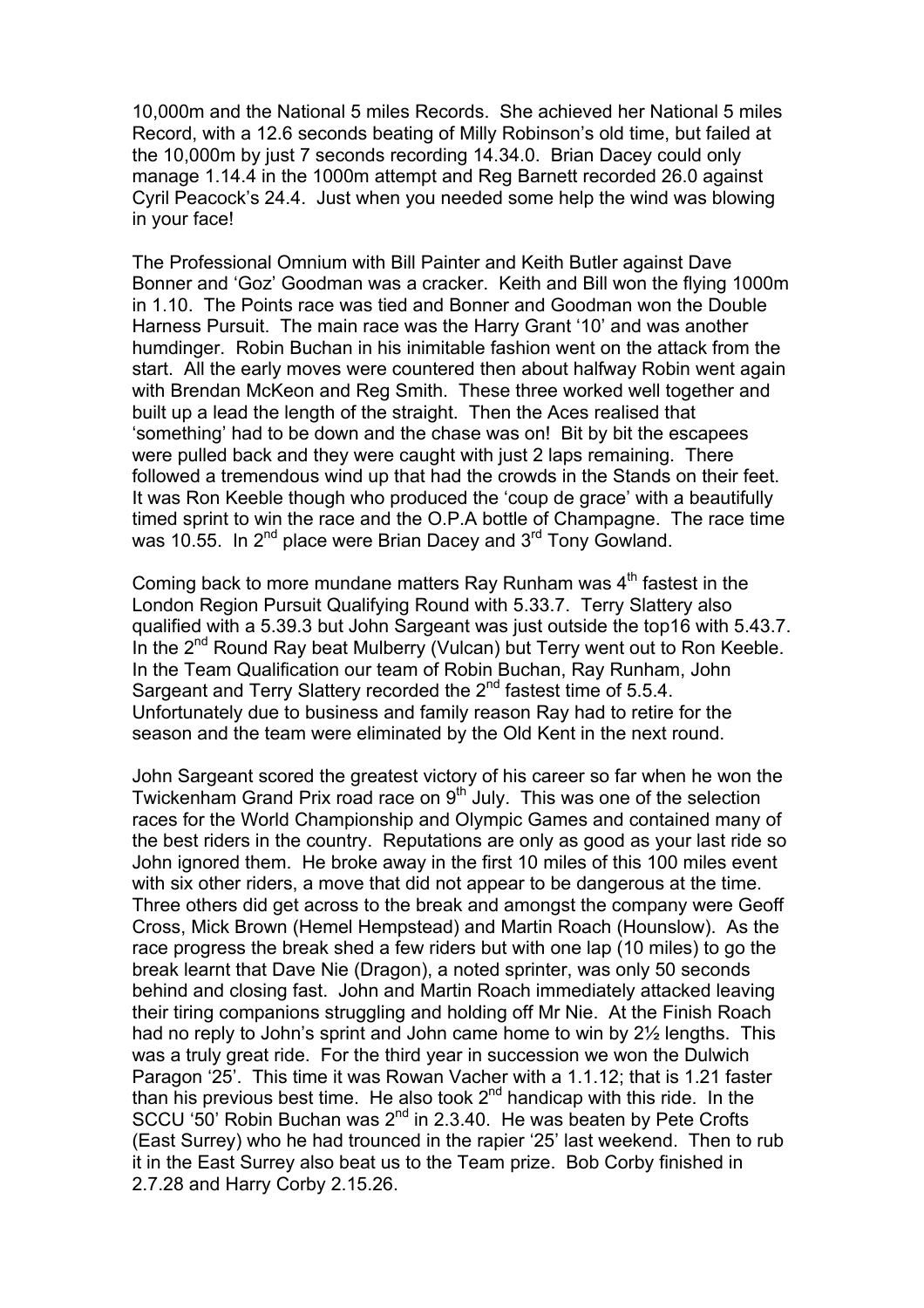The following week was more of the same when John Sargeant took the Champagne and Flowers road race over 72 miles of the Pirbright circuit. This time John's margin of victory was 4.20, i.e. about 2 miles. In  $2^{nd}$  place was Derek Hull (who won in 1966) and he in turn was some 40 seconds clear of the next man. Terry Slattery was again in fine form when he made fastest time in the Moon Trophy '25' although his winning margin was nothing like the Purley to Brighton. In Paragon terms he got home by 18" from Rowan Vacher with Geoff Williams on 1.2.45 in  $3^{rd}$  place. Geoff's ride was a personal best and he also won the Handicap. (In the actual event our three lads were  $2^{nd}$ ,  $3^{rd}$  and  $4^{th}$ ). Les Black did a 1.3.21 for his first race of the season. Graham Bristow also produced a personal best of 1.4.42, as did Andy Murray with a 1.8.14. The Paragon won the Team Race with Messrs Williams, Bristow, Sturgess and Murray A. It was Keith Butler's turn to ride the Blenheim Park Circuit. He also came  $3<sup>rd</sup>$  being one of only 6 riders that did not puncture. Bob Corby 'on holiday' rode the Midland Counties CA '25' and 'got under' for the first time with a 59.57. Robin Buchan also chimed in with a personal best this time at 100 miles. In the Goodmayes '100' he recorded  $4.12.49$  for  $5<sup>th</sup>$  place, a 14 minutes improvement and he failed to get a handicap award. (Also Cycling left him out of the published finishing list just to add insult to injury!).

In the Coronation 2-day based on Long Clewdon, Oxfordshire, John Sargeant found himself being even more closely followed and marked so 'only' managed to finish in  $4<sup>th</sup>$  place. Bob Corby was also in winning mode when he was one of only two finishers in the Goss Green '100'. His 4.31.42 was far quicker than Ian Murray's 4.47.13. Over night and early morning rain sadly depleted the field and a rising northeasterly wind put pay to many a hopeful ride on the way back from Horsham. Harry Corby failed to start as the overnight rain had flooded his van engine and he did not fancy the 30 miles ride before the Start in the rain. Bob Corby finished his holiday by riding the Oldbury '50' in 2.6.52 (just missed that 2.6.44) but won no prizes. The Pound Hill '25' course was used by the Kent RC for their '25' and Robin Buchan remembered all the pot holes, tricky corners and man hole covers to stay upright in the wet and the wind to win in 1.0.09. Not a fast ride for him but a good one for course and conditions. Rowan Vacher did his  $3^{rd}$  1.1 in a row this time with 58 seconds. This gave him  $3<sup>rd</sup>$  place in the London St Christophers '25' as well as  $2<sup>nd</sup>$  on handicap. Barry Sturgess finished in 1.5.34 without falling off. As he went a minute faster with a crash on the same course a drastic action packed '25' should see him under the hour with no problem.

Robin Buchan ended up in Kings College Hospital after a fall at the Track that left him with a chipped collarbone. The Club had a very easy ride to two Team Pursuit Finals. In the West London Team Pursuit Championship they had a bye in the first round and the Westerly had to cede the semi-final leaving the lads to face the De Laune in the Final. In the SW London and Surrey Championship they were fastest qualifiers and due to meet the Festival in the Semi-finals and the Festival did not turn up to ride!

Polo news that the B Team having reached the semi-finals of the English Cup for the second year running had to concede the match as after a series of accidents a team could not get to Solihull. The A team also failed to reach the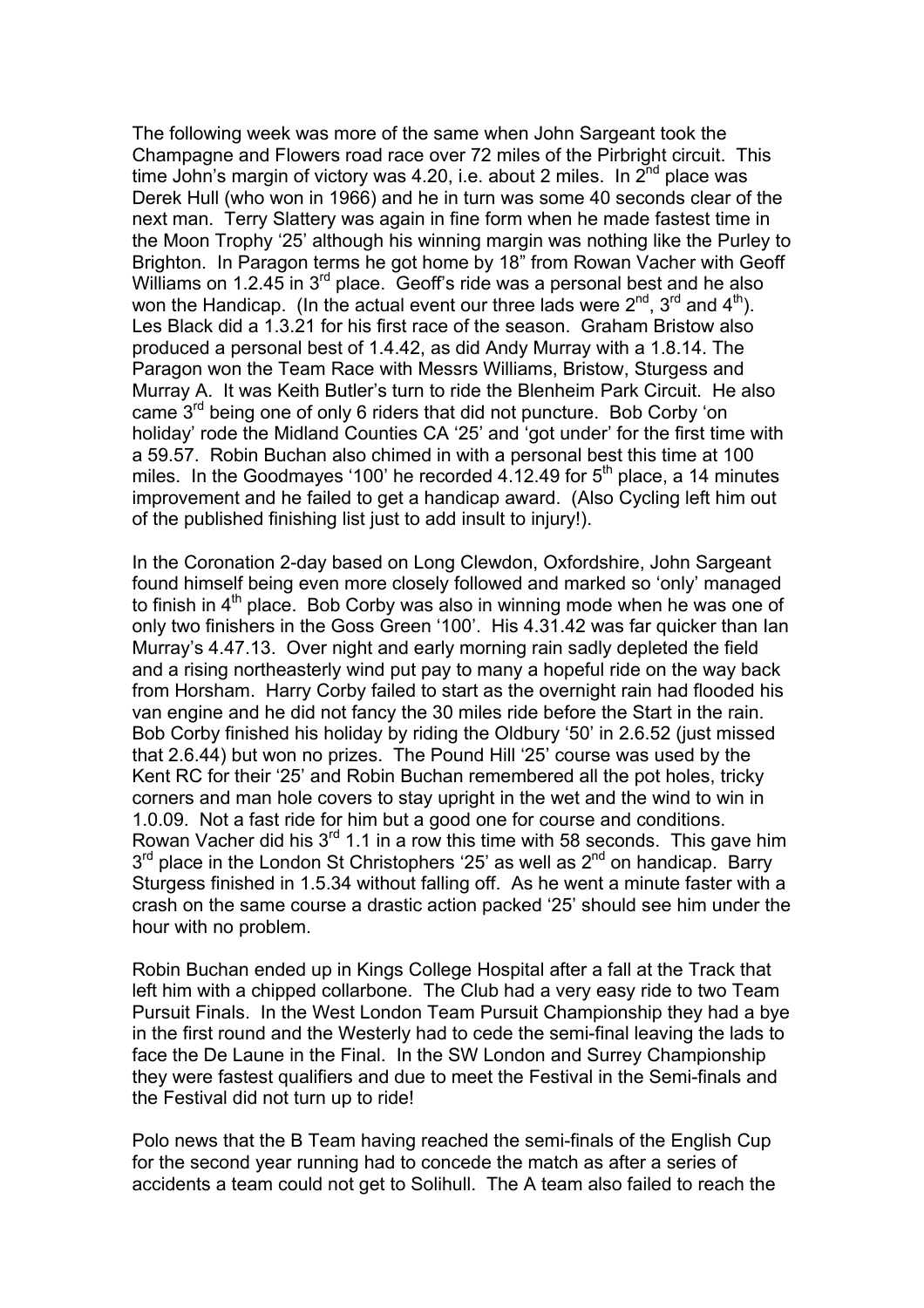Final but they were beaten by Crystal Palace  $8 - 4$ . Three players were picked to play an exhibition match for the Apex (Inter County) Trophy at Windsor Park. They were Keith Ongley, Alec Bird and Peter Durbin but it was not clear on what side. We believe two played for one team and one for the other.

The August Blah reports the death of George Woolmer a name that can be found quite frequently in this History during the 1920s and 1930s. Never a great rider he was, however, a great Clubman. He was always out on runs, weekends and tours. He could be relied upon to help out where ever and whenever. The sort of man that no Club can exist without and it is part and parcel of Paragon history that whilst being a top class racing Club we have always had men like George in the background. They enjoy being part of the racing scene and being on Christian name terms with the best riders.

Sunday  $30<sup>th</sup>$  July was Club Open '50' day and for the first time in the history of the event the Club failed to finish a team. Seven entered, three started but only two finished. Apart from Robin Buchan who was out of action with his collarbone injury the other excuses were not very convincing. The Open Time Trials Secretary's report in the Blah was less than complimentary. 'If all the non-racing members of the Club had turned round with similar excuses we would not have had a marshal on the course. As it was many comments have been heard praising the Club for such a well-run event. A pity our racing men can't be bothered to live up to the standard and compete in their own Club promotion whatever inconvenience it may temporarily cause'.

Chris Sharp, (Eastbourne) was the winner in 2.2.12 with Dave Eldridge (Delta)  $2<sup>nd</sup>$  in 2.2.27 and Ron Ball (Redmon)  $3<sup>rd</sup>$  in 2.7.23. The Redmon won the Team Race. Our two finishers were Graham Bristow, 2.19.45, and Terry O'Loughlin 2.34.32.

John Sargeant collected another  $2^{nd}$  place in the Victor Berlemont Memorial road race on the Newtons Hill Circuit. The winner was Dave Nie who put 3½ minutes into John and his three chasing companions.

On the  $6<sup>th</sup>$  August Graham Bristow did a 1.5 in the Oval '25'. And Harry Corby did his best '25' of the year with a 1.6.20 for  $3<sup>rd</sup>$  place in the Balham Veterans event. In the Baz Wells Memorial road race on the Pirbright circuit John Sargeant was once again  $2^{nd}$  place and the winner, once again, was Dave Nie. This time the distance was only half a wheel.

In our 20 laps Handicap race at Crystal Palace Dave Nie was again victorious. This time he was in front of Reg Barnett (De Laune), John Branch (Woolwich) and John Clarey (Woolwich). All our riders finished in the main bunch. They were Geoff Williams, Graham Bristow, Bob Chambers, Les Black, Derek Hull and John Sargeant.

In the Kingston Phoenix Long Markers Barry Sturgess knocked some seconds off his best '25' when he came  $4<sup>th</sup>$  in 1.4.29. In the All London road race Championships John was  $2^{nd}$  yet again. This time he was beaten by John Winstanley (Finsbury Park). John broke away with two other riders but both of them were from North London and managed to work him over in the sprint. In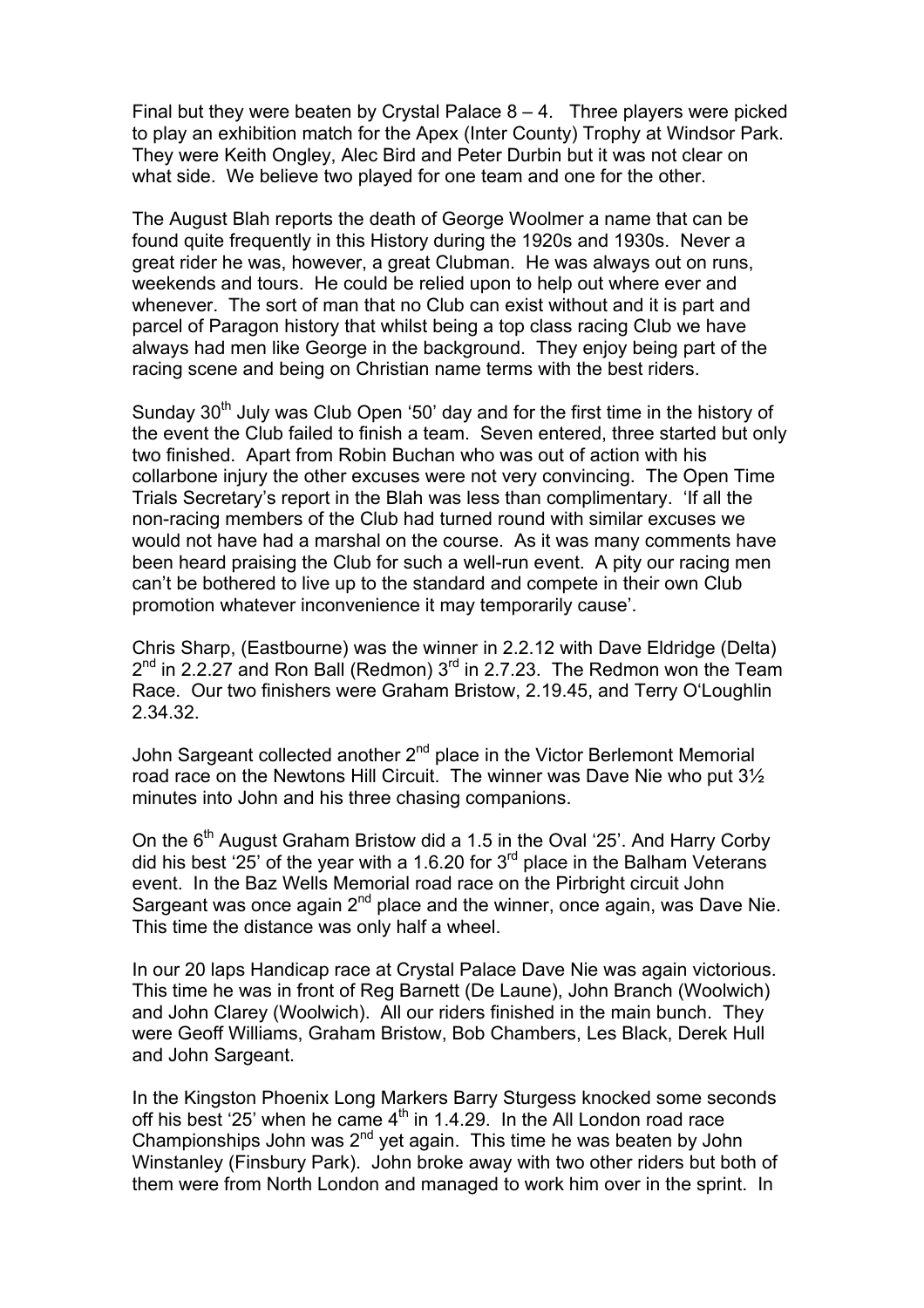the opinion of the onlookers John was by far the better rider. In our combined meeting with the Catford CC at Crystal Palace the winner of the main race was Brian Dacey. Bob Chambers and Les Black won some primes and were constantly in the thick of the action but were not placed in the final sprint. Graham Bristow and Geoff Williams also finished in the bunch in the 3<sup>rd</sup> category race.

On the Ashdown Forest in our own 3<sup>rd</sup> category promotion the winner was Don Awcock, Central Sussex. He was later to go on to represent Great Britain in various International Events but this is how he started. He showed his class that day by catching the leading break with a mile to go. He went straight by and won by 20 seconds! Geoff Williams was 3<sup>rd</sup> and with this he had amassed sufficient points to be upgraded to  $2^{nd}$  category. On August  $20^{th}$  Bob Corby was back in action with a 2.7.03 in the Fulham '50'. Then on the  $27<sup>th</sup>$  he rode the Vegetarian '50' and produced yet another personal best with a 2.3.46 for 12<sup>th</sup> place. In one of the last Monday Competitions of the season Keith Butler came  $2<sup>nd</sup>$  in the 'Devil' behind Ron Keeble and won the 5 miles Points.

Keith Butler went to Leicester Track for the 1000m Professional Sprint Championship. He had entered the sprint as a warm up for the 10 miles Championship that ended the meeting. It didn't work out that way. In the 1<sup>st</sup> round he disposed of John Aslin (Carlton) in 12.8 then had to beat him again in the quarterfinals as Aslin had won his Repechage. This was another 12.8 last 200 metres. In the Semi-finals and Finals the races were in 'best of three' format. Keith had drawn Norman Hill (Geoffrey Butler Cycles) in the Semis. In the first heat Keith won in 13.0 and in a very close and hard fought race won the second heat in 12.5. This put him into the Finals against Bill Painter (Mercian Bantel). In the first heat Painter jumped first Keith tried to come by him but failed with a 12.8 last 200 metres. The second heat was even faster but Keith got by in the fastest time of the Championship 12.3. The third and last heat was almost a replay of the other two but Keith lost by inches. So it was only a Silver Medal for Keith. By the way in the 10 miles Championship Keith was placed  $4<sup>th</sup>$ . Moore (Croad Automatics) jumped away with 1000m remaining. Hugh Porter (Mackeson), Goz Goodman (Truman Steel) and Keith chased him down but only Hugh Porter got passed Moore to take the title.

The Club Track Events were held as usual at Herne Hill and saw a great overturning of favourites. We started with a 4000m Time Trail (just to get the lungs torn apart). John Sargeant, the expected winner, beat Rowan Vacher in 5.49.0 to Rowan's 5.57.1. Then Derek Hull riding with some venom did his best pursuit ever with 5.44.2 holding off Barry Sturgess, 5.49.9. In the third tie Les Black recorded 45.48.9 to Graham Bristow's 5.56.0. This gave Derek 3 points, Les 2 points and John 1 point. The 550 yards Sprint followed. In the first Heat Derek Hull beat Les Black and in the second Graham Bristow beat John Sargeant. In the Final Graham Bristow was too fast for the others but Les and John came down the home straight neck and neck then Derek went though between them for a real judges nightmare but just too late. The Result gave Graham Bristow 3 points, John Sargeant 2 points and Les Black 1 point. This meant that at the start of the 5 miles Scratch all four main contestants had 3 points each. The highest placed, assuming he was placed in the first three, would win the Championship. John Sargeant started fast and the rest lined out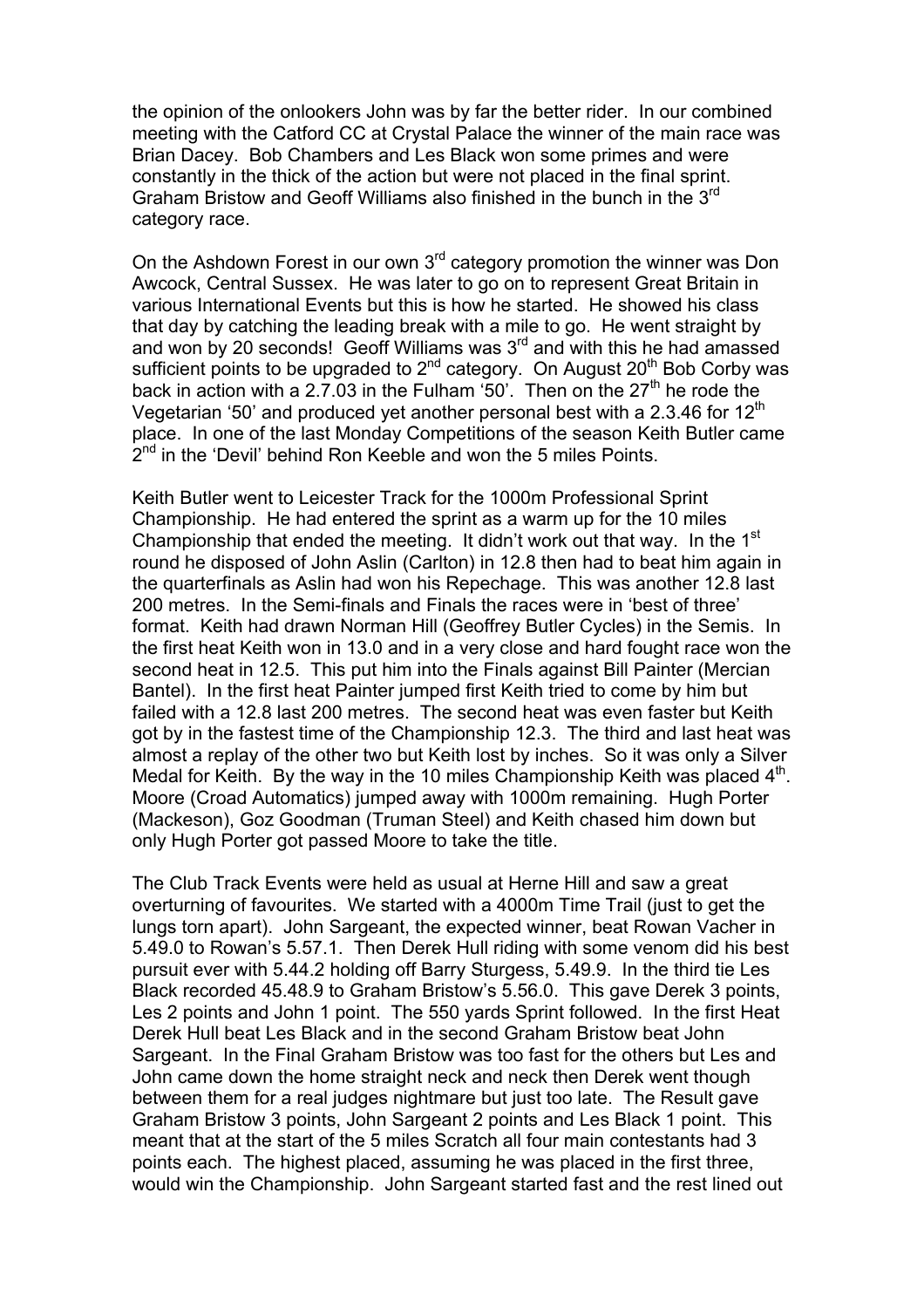behind him. The beauty of the '5' is that it is also a Points race so there is a sprint on every lap just to liven things up. Every lap was sprinted as Barry Sturgess and Rowan Vacher went for the points. Then just about half way Les Black punctured and although he had a fast machine change he could not regain the distance he lost. He overtook every one that was dropped but could not regain the leaders. With Les virtually out the 'guns' attacked. John Sargeant and Derek Hull went clear then Graham Bristow and Peter Fryer got up to them. Messrs Sturgess and Vacher felt the effects of their sprinting and dropped back with the others. Came the last lap with everything to go for from Sargeant, Hull and Bristow they stalled watching each other. Fryer took his chanced and jumped gaining twenty yards. Down the home straight came Fryer with the others gaining hand over fist but he just hung on for his first race win ever. Derek Hull put his wheel in front for 2<sup>nd</sup> place and thus became Track Champion for 1967. The Points race was a win for Barry Sturgess and Les Black took the award for the most Meritorious ride. The Result of the Club Championship was, therefore,  $1<sup>st</sup>$  Derek Hull 5 points,  $2<sup>nd</sup>$  John Sargeant 4 points, and 3rd equal Graham Bristow, Les Black and Pete Fryer 3 points. Between the Championship events the 550 yards Handicap was run. Rowan Vacher had Keith Butler to push him off and benefited from both the words of advice and the huge shove. Though 'dying' down the Home straight with Messr Sturgess B and Bristow G coming up very quickly he won his 'Pot'. Graham just got the verdict from Barry for  $2^{nd}$  place. Later in the year in the 1000m ride off for 3rd place Graham Bristow beat Les Black 1.23.5 to 1.24.1.

Derek Hull won his first race of the season in a Witcomb Criterium around Green St Green. It was rather a quick race. The 27 miles were covered in 56 minutes! Derek reported that he only won because it was too dark to see the Finish so he just went as hard and as far as he could.

Only three riders entered the Fryco Cup '50' and it was not a question of who would win but by how much. John Sargeant went round the course in 2.5.06 that constitutes a personal best by some three minutes and an extremely good ride considering the last 16 miles were into the wind. Derek Hull was a bit disappointed with his 2.14.17 for  $2^{nd}$  place but Harry Corby was content to 'tour' round in 2.27.44 as part of his training for the Rotherham Cup.

Robin Buchan took the Rotherham Cup for the 12-hour held in conjunction with the SCCU event that he won as well. It was an excellent ride, as Robin had had no competition since breaking his collarbone in July. In wet and windy conditions he covered 250.25 miles as against Bob Corby's personal best ride of 247.21. Bob was also  $2^{nd}$  in the Event proper as well. A pity we had no third man. Bob was the early leader with Robin back in  $3<sup>rd</sup>$  place. By 132 miles Robin had moved into  $2<sup>nd</sup>$  place and by 160 miles he was in the lead. Bob punctured around the 180 miles point losing him about a mile in total distance. It cost him the SCCU BAR as he was placed  $2^{nd}$  by some 'tenths' of a mile per hour. The shorter distance men were riding the  $29<sup>th</sup>$  Whs '25'. Rowan Vacher was best in 1.3.42, John Jennings 1.5.26 and Barry Sturgess 1.8.32 with a puncture

John Sargeant won the Kingston Phoenix Autumn road race at Chobham. He went clear with two others after only 5 miles of the 75 had been covered. Later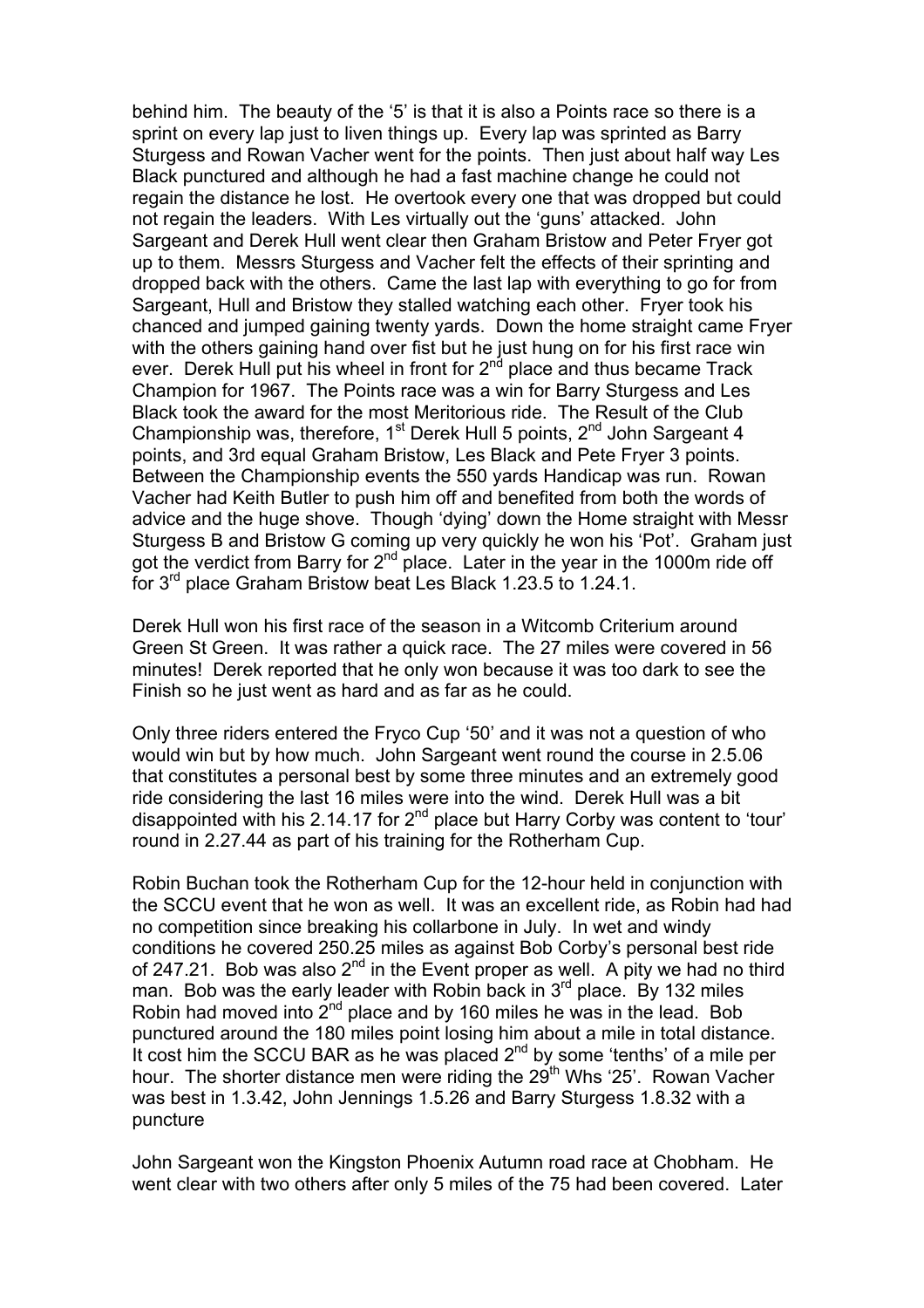a chasing group caught them only for John to attack again with Steve Smith. They pulled out a lead of 1½ in the last 8 miles before John won the sprint for the line. Derek Hull finished 11<sup>th</sup> back in the main group. Doug Vacher won the 15 miles Junior event in 41.50 from John Harding 42.51 and Laurence Parry 43.52. Laurence also took the Handicap. Rowan Vacher rode a private time trial in 36.32 to give the lads some idea of what they have to do next season.

On September 17<sup>th</sup> Rowan Vacher went north of The River to try the famed E3 course and to put the magic '59' against his name. As usual with plans of mice and men it went aglee. The course was shrouded in thick mist, Rowan had to go twice round a roundabout to get off it, overshot the turn and returned to the Timekeeper in 1.0.11. It is enough to make you tear your hair out. Robin rode the Eagle '50' and was placed  $3^{rd}$  in 2.4.22. In the Tooting event over the same course and distance as the Kingston Phoenix race John Sargeant won again. John Sargeant and Derek Hull went to Ugley in Essex to ride the Natsopa 2 day. John was  $2^{nd}$  on Stage 1 but lost valuable time in the Time Trial Stage. Although he was  $3^{rd}$  on Stage 3 this only brought him back up to  $8^{th}$  place. Derek too lost ground on the time trial stage and finished  $20<sup>th</sup>$ . Doug Vacher won the junior '10' in 26.40 by just 2 seconds from Peter Hamilton 26.42. There was a tie for 3<sup>rd</sup> place between Ian Parsons and Laurence Parry both finishing in 28.02. Ian Parsons took the handicap award. Five others rode private time trials to keep their legs moving. John Jennings 24.33, Barry Sturgess 24.37, Pete Fryer 25.58, Graham Forster 27.16 and Malcolm Calder 28.35.

A team went off to the Farnham – Alton course to ride the Dragon CC '25'. Rowan Vacher still hoped to beat the hour but the wind came up across the course making it hard both ways. He still did 1.1.40 that put him high on the finishing list. Barry Sturgess did 1.4.58. On the Portsmouth Road in the SCCU '25' Graham Bristow was our fastest with 1.6.53 and Pete Fryer improved over 5 minutes to record a 1.8.33. Robin Buchan wound up his season by coming  $2<sup>nd</sup>$  to Ron Ford (Crawley) in the Worthing Excelsior '25' with a 1.0.35. John Sargeant met his 'bogey man' Dave Nie in the Metro RC 'Grande Finale' road race at Green St Green. For the third time in two months Nie beat John over the Finish line. Doug Vacher won the second junior 15 miles with 41.12. Pete Hamilton was 2<sup>nd</sup> with 42.59 and that was an achievement as he had overslept and had to tear down to the Start. He had virtually ridden the race before he was pushed off and this was to affect the result of the Junior Championship.

Leaving the best to last John Sargeant was accepted for the 'Criterium des Vainquers'. This race is only open to those who have won a 1<sup>st</sup> Category race or better during the year. There were 5 BCF Champions, 1 RTTC Champion, 1 Commonwealth Gold Medalist, 5 Continental riders plus former Tour de France riders and a host of former Champions. The pace was fast, very fast, as befitted this star-studded field. Eight men eventual forced their way clear and gradually extended their lead. The winner of the sprint was Peter Buckley from the Isle of Man who name is now commemorated in the National Junior Race Series. John was in  $3^{rd}$  place. With this performance, the Twickenham Grand Prix and the number of races he has either won or been placed in the top three his name must surely be before the Selectors for National teams.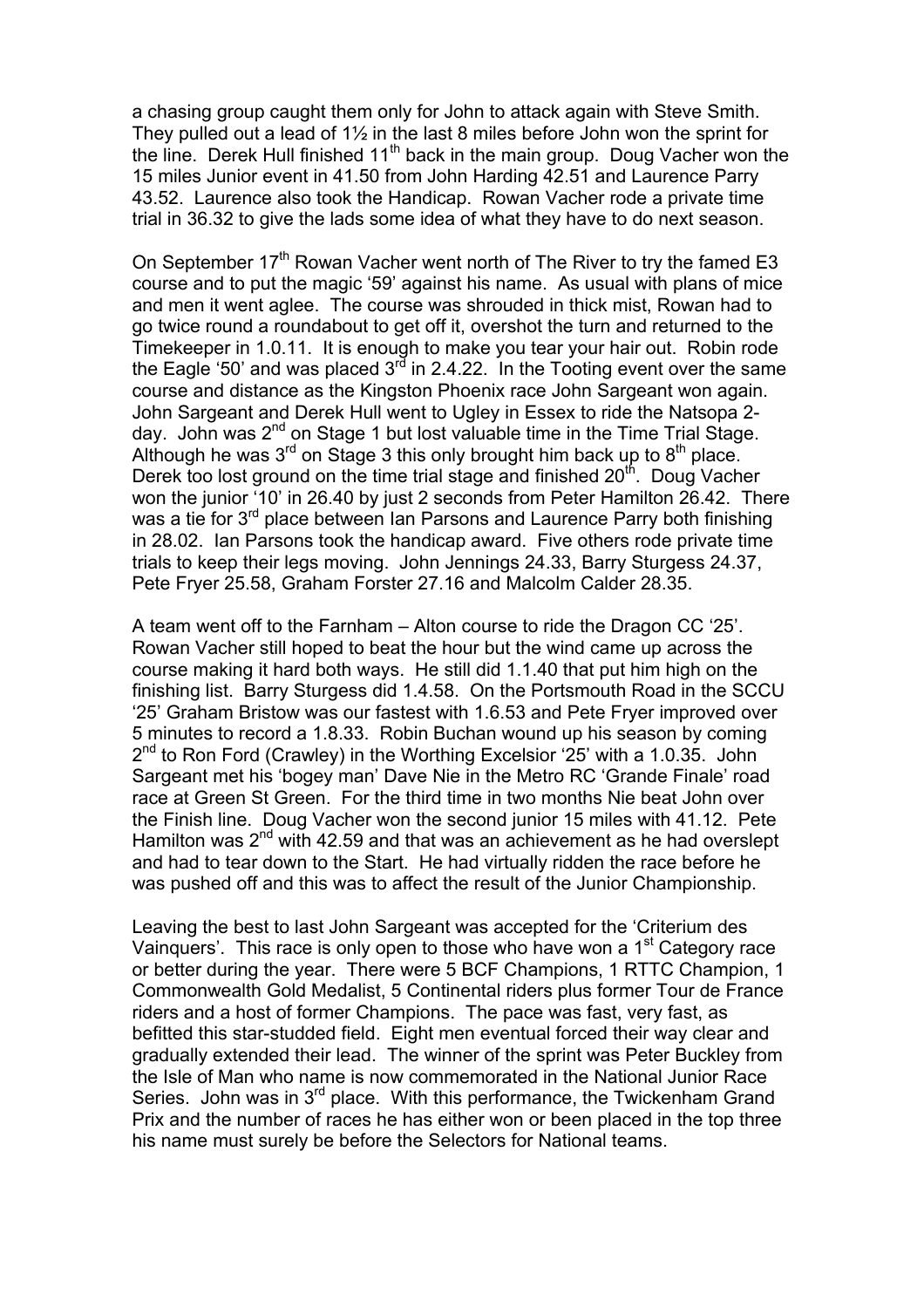The Mayne Cup '25' had Rowan Vacher on song to produce the fastest time of the morning with a 1.2.24 ride. It was quite a breezy morning as one can deduce from the times. In 2<sup>nd</sup> place was Derek Hull with 1.4.05 and 3<sup>rd</sup> was Geoff Williams on 1.5.01. Man of the Day was Derek Hull. He had been given 2.30 by the handicapper and he rode his track bike complete with 88" gear. It was nearly too big as his nett time was 1.1.35. Graham Forster missed this by just 5 seconds after taking 10 minutes from his 1.11.40. Barry Sturgess was 3<sup>rd</sup> on handicap. The other interest lay in the times of the juniors. Had Peter Hamilton gone fast enough to displace Doug Vacher. Peter finished the Mayne Cup in 1.11.50 and Doug Vacher 1.12.24. No, it was not enough so Doug was the 1967 Junior Champion. If Peter had made the start of the '15' and clocked a similar time to Doug then Peter would have won. That's how close it got.

The two Team Pursuit Finals that the Club reached with very few pedals turned in anger resulted in two defeats. The Team was Barry Sturgess, Les Black, Derek Hull and John Sargeant but they did collect silver medals. John Sargeant's ninth win of the year came in the Catford CC's Brighton to London race. John was very heavily marked but the attacks did show that John was the strongest man in the race. His first attack was after 10 miles that merely served to wake up the bunch and start them really racing. He tried again as the race neared the Ashdown Forest again without success apart from reducing the number of riders left in the bunch. It was really a question of when and where he would leave everyone. This point proved to be Titsey Hill with less than 10 miles to go. Seven riders came over the top clear of the rest but then had to ride hard down through Warlingham, Selsdon, Sanderstead and Addington almost in full view of the chasing pack. Came the sprint, though, there was no dispute. 'Sarge' loves an uphill sprint and he crossed the line in front to be the first man to win this end of season Classic twice.

His tenth win came in the Polhill Autumn road race when at the end of 64 m miles around Frant he won the three-man sprint to round off a superb season.

Would you believe Les Black won the Hill Climb? Well he did in 4.11.4 ahead of Barry Sturgess, 4.15.0, and Rowan Vacher 4.20.0.

The last time trial of the 1967 season was Len's '10' on the Polhill Course. Of the Paragon lads Rowan Vacher was our best and  $5<sup>th</sup>$  overall with a time of 23.50. Barry Sturgess finished in 25.27 with his legs in knots after a Keith Butler Circuit Training Session on the Friday evening. Peter Hamilton missed the vital last turn and ended up climbing through Farnborough Village whilst Doug Vacher continued his improvement with 26.08 missing  $3<sup>rd</sup>$  handicap by 8 seconds. Les Black rode up Yorks Hill in the Catford Hill Climb in 2.20.4.

The silly season started as soon as the sensible one finished. Keith Butler has already wrecked two wheels, one gear and taken a bath in a stagnant canal, Dave Fryer has broken a pedal and brother Peter has flattened a number of trees on Shirley Hills in the Addiscombe promotion. Keith took his bath at the Enfield Town Show. In his heat he tried to cut inside Mick Ives on the last bend onto a bridge over the canal. He turned too quickly and went over the handlebars into the canal. After being pulled out covered with black stinking mud he rode on to the Finish. When Mick Ives finished he was killing himself